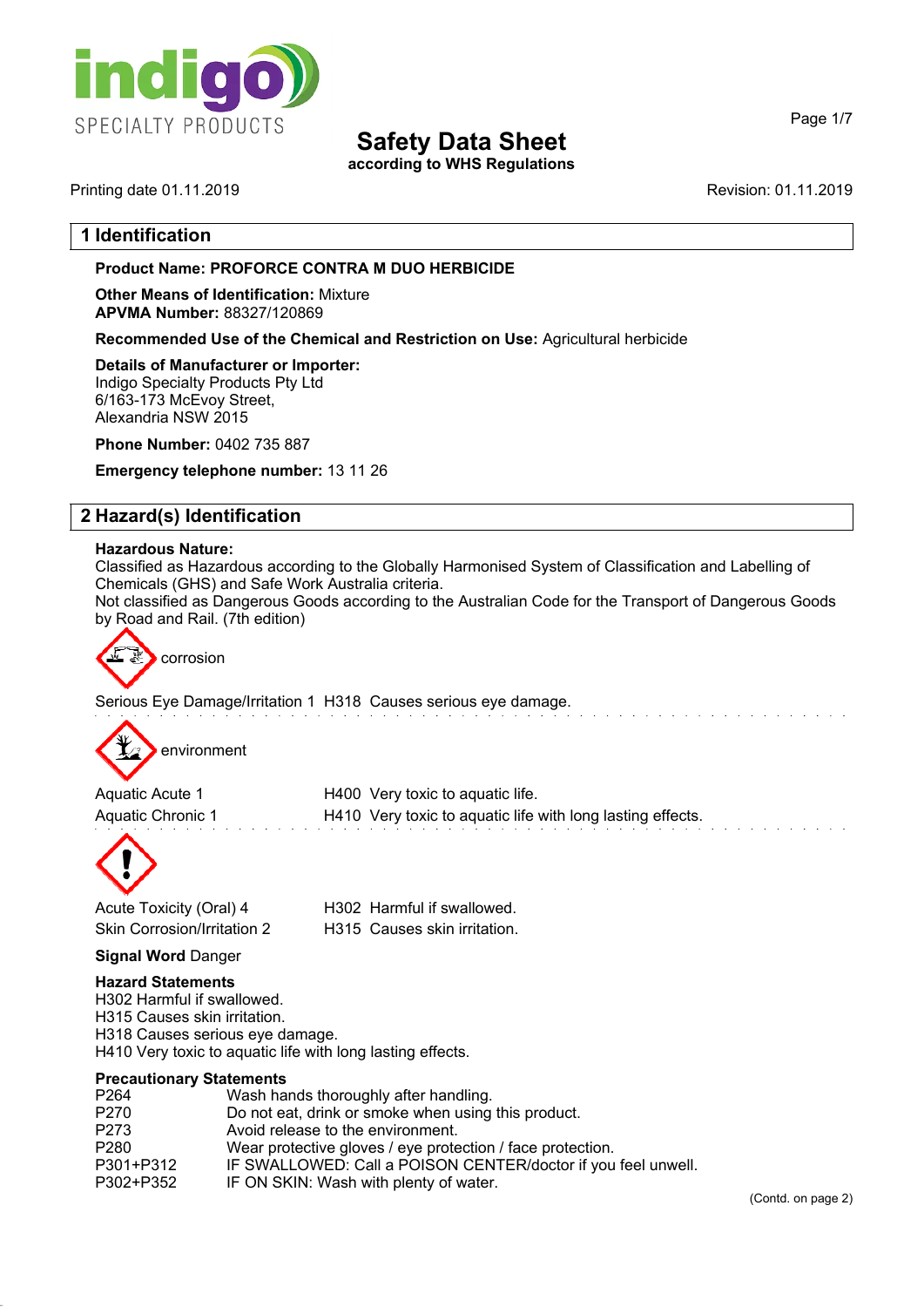Page 2/7

# **Safety Data Sheet**

**according to WHS Regulations**

Printing date 01.11.2019 **Revision: 01.11.2019** Revision: 01.11.2019

## **Product Name: PROFORCE CONTRA M DUO HERBICIDE**

(Contd. of page 1)

| P305+P351+P338 IF IN EYES: Rinse cautiously with water for several minutes. Remove contact lenses, if |                                                                                       |  |
|-------------------------------------------------------------------------------------------------------|---------------------------------------------------------------------------------------|--|
|                                                                                                       | present and easy to do. Continue rinsing.                                             |  |
| P310                                                                                                  | Immediately call a POISON CENTER/doctor.                                              |  |
| P321                                                                                                  | Specific treatment (see on this label).                                               |  |
| P330                                                                                                  | Rinse mouth.                                                                          |  |
| P362+P364                                                                                             | Take off contaminated clothing and wash it before reuse.                              |  |
| P332+P313                                                                                             | If skin irritation occurs: Get medical advice/attention.                              |  |
| P391                                                                                                  | Collect spillage.                                                                     |  |
| P <sub>501</sub>                                                                                      | Dispose of contents/container in accordance with local/regional/national regulations. |  |
|                                                                                                       |                                                                                       |  |

## **3 Composition and Information on Ingredients**

#### **Chemical Characterization: Mixtures**

**Description:** Mixture of substances listed below with nonhazardous additions.

|              | <b>Hazardous Components:</b> |                                                                                                                                                                    |     |
|--------------|------------------------------|--------------------------------------------------------------------------------------------------------------------------------------------------------------------|-----|
| CAS: 94-74-6 |                              | MCPA (ISO)                                                                                                                                                         | 34% |
|              |                              | Serious Eye Damage/Irritation 1, H318; Aquatic Acute 1, H400; Aquatic Chronic 1, H410; $\bigcirc$ Acute Toxicity (Oral) 4, H302; Skin Corrosion/Irritation 2, H315 |     |
|              | CAS: 1918-00-9 Dicamba(ISO)  |                                                                                                                                                                    | 8%  |
|              |                              | Serious Eye Damage/Irritation 1, H318; $\Diamond$ Acute Toxicity (Oral) 4, H302; Aquatic<br>Chronic 3, H412                                                        |     |

## **4 First Aid Measures**

#### **Inhalation:**

If inhaled, remove to fresh air. If not breathing, give artificial respiration. If breathing is difficult, give oxygen. Seek medical attention if breathing problems develop.

#### **Skin Contact:**

In case of skin contact, immediately remove contaminated clothing and wash affected areas with water and soap. Seek medical attention if symptoms occur.

#### **Eye Contact:**

In case of eye contact, hold eyelids open and rinse with water for at least 15 minutes. Remove contact lenses, if present and easy to do. Seek medical attention if symptoms occur.

#### **Ingestion:**

If swallowed, do not induce vomiting. Immediately rinse mouth with water. Give a glass of water. Never give anything by mouth to an unconscious person. If vomiting occurs spontaneously, keep head below hips to prevent aspiration. Seek immediate medical attention.

#### **Symptoms Caused by Exposure:**

Inhalation: May be harmful if inhaled. May cause respiratory irritation, coughing, dizziness and lachrymation. Skin Contact: May be harmful in contact with skin. Causes skin irritation, redness and inflammation. May be absorbed through the skin.

Eye Contact: Causes serious eye damage.

Ingestion: Harmful if swallowed. May cause gastrointestinal irritation, nausea, vomiting, abdominal pain, diarrhoea, sweating, cardiac arrhythmia, lethargy, weakness, paralysis, twitching, convulsions and unconsciousness. Ingestion can be fatal.

#### **5 Fire Fighting Measures**

**Suitable Extinguishing Media:** Water fog, foam, dry chemical or carbon dioxide.

#### **Specific Hazards Arising from the Chemical:**

Hazardous combustion products include oxides of carbon, nitrogen, hydrogen cyanide, hydrogen chloride, phosgene and other pyrolysis products.

This product is not flammable, but may burn or decompose in a fire.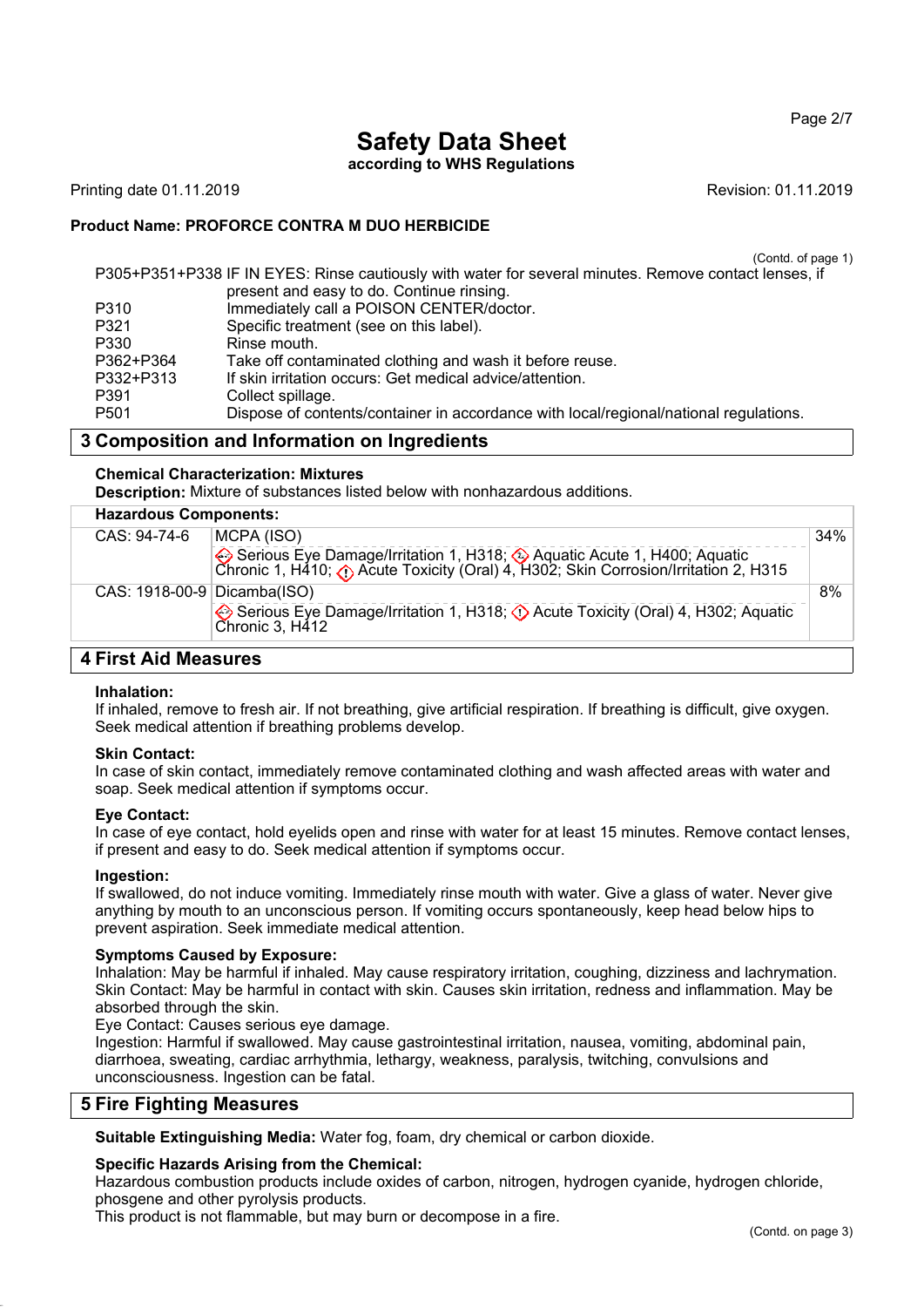**according to WHS Regulations**

Printing date 01.11.2019 **Revision: 01.11.2019** Revision: 01.11.2019

#### **Product Name: PROFORCE CONTRA M DUO HERBICIDE**

(Contd. of page 2)

Closed containers may explode when exposed to extreme heat. Containers close to fire should be removed if safe to do so. Use water spray to cool fire exposed containers. Do not approach containers suspected to be hot.

#### **Special Protective Equipment and Precautions for Fire Fighters:**

When fighting a major fire wear self-contained breathing apparatus and protective equipment.

#### **6 Accidental Release Measures**

#### **Personal Precautions, Protective Equipment and Emergency Procedures:**

Wear approved respiratory protection, chemical resistant gloves, protective clothing and safety boots. Evacuate all non-essential personnel from affected area. Do not breathe vapours. Ensure adequate ventilation. Extinguish all sources of ignition. Avoid sparks and open flames. No smoking.

#### **Environmental Precautions:**

In the event of a major spill, prevent spillage from entering drains or water courses.

#### **Methods and Materials for Containment and Cleaning Up:**

Stop leak if safe to do so and absorb spill with sand, earth, vermiculite or some other absorbent material. Collect the spilled material and place into a suitable container for disposal. Wash spill area with water.

#### **7 Handling and Storage**

#### **Precautions for Safe Handling:**

Use of safe work practices are recommended to avoid eye or skin contact and inhalation of vapours. Use only outdoors or in a well-ventilated area.

Food, beverages and tobacco products should not be stored or consumed where this material is in use. Always wash hands before smoking, eating, drinking or using the toilet. Wash contaminated clothing and other protective equipment before storage or re-use. Provide eyewash fountains and safety showers in close proximity to points of potential exposure.

#### **Conditions for Safe Storage:**

Store in a cool, dry and well ventilated area. Keep container tightly closed when not in use. Protect containers from physical damage. Protect from excessive moisture. Keep away from oxidising agents, acids and bases. Store in polyethylene or polypropylene containers.

#### **8 Exposure Controls and Personal Protection**

#### **Exposure Standards:**

The product does not contain any relevant quantities of materials with critical values that have to be monitored at the workplace.

#### **Engineering Controls:**

#### **Respiratory Protection:**

Use an approved vapour respirator under conditions where exposure to the substance is apparent (e.g. generation of high concentrations of mist or vapour, inadequate ventilation, development of respiratory tract irritation) and engineering controls are not feasible. See Australian Standards AS/NZS 1715 and 1716 for more information.

#### **Skin Protection:**

PVC or rubber gloves. See Australian/New Zealand Standard AS/NZS 2161 for more information. When selecting gloves for use against certain chemicals, the degradation resistance, permeation rate and permeation breakthrough time should be considered.

Occupational protective clothing (depending on conditions in which it has to be used, in particular as regards the period for which it is worn, which shall be determined on the basis of the seriousness of the risk, the frequency of exposure to the risk, the characteristics of the workstation of each worker and the performance of the protective clothing). See Australian/New Zealand Standard AS/NZS 4501 for more information.

Page 3/7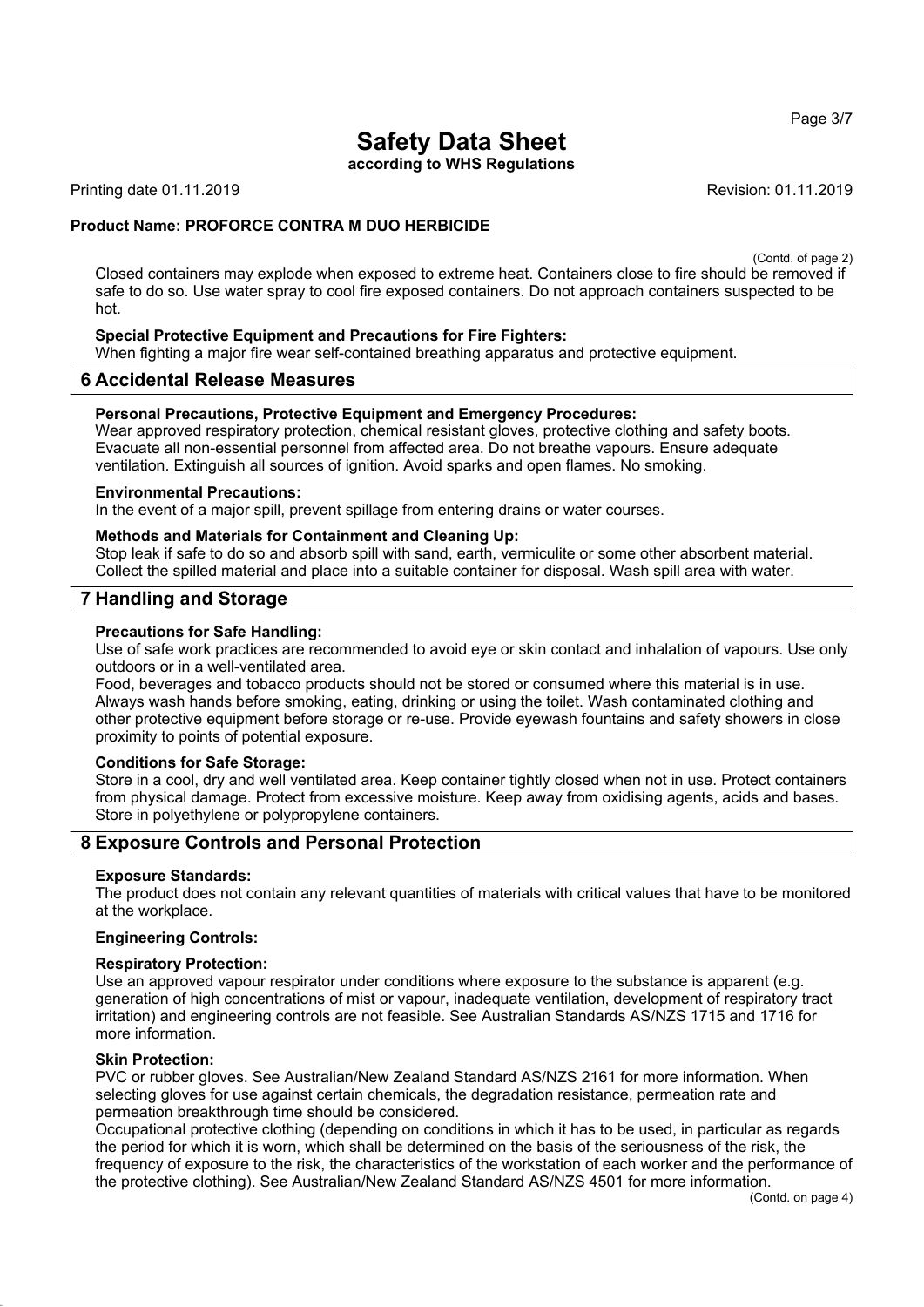**according to WHS Regulations**

Printing date 01.11.2019 **Revision: 01.11.2019** 

## **Product Name: PROFORCE CONTRA M DUO HERBICIDE**

## **Eye and Face Protection:**

Eye and face protectors for protection against splashing materials or liquids. See Australian/New Zealand Standard AS/NZS 1337 for more information.

## **9 Physical and Chemical Properties**

| <b>Appearance:</b>                                                |                           |
|-------------------------------------------------------------------|---------------------------|
| Form:                                                             | Liquid                    |
| Colour:                                                           | <b>Brown</b>              |
| Odour:                                                            | No information available  |
| <b>Odour Threshold:</b>                                           | No information available  |
| pH-Value:                                                         | No information available  |
| <b>Melting point/freezing point:</b>                              | No information available  |
| <b>Initial Boiling Point/Boiling Range:</b>                       | No information available  |
| <b>Flash Point:</b>                                               | No information available  |
| <b>Flammability:</b>                                              | Product is not flammable. |
| <b>Auto-ignition Temperature:</b>                                 | No information available  |
| <b>Decomposition Temperature:</b>                                 | No information available  |
| <b>Explosion Limits:</b>                                          |                           |
| Lower:                                                            | No information available  |
| Upper:                                                            | No information available  |
| <b>Vapour Pressure:</b>                                           | No information available  |
| <b>Relative Density:</b>                                          | 1.116                     |
| <b>Vapour Density:</b>                                            | No information available  |
| <b>Evaporation Rate:</b>                                          | No information available  |
| <b>Solubility in Water:</b>                                       | Miscible                  |
| Partition Coefficient (n-octanol/water): No information available |                           |
| Viscosity:                                                        | No information available  |

## **10 Stability and Reactivity**

**Possibility of Hazardous Reactions:** Hazardous polymerisation will not occur.

**Chemical Stability:** Stable at ambient temperature and under normal conditions of use.

**Conditions to Avoid:** Excessive moisture.

**Incompatible Materials:** Oxidising agents, acids and bases.

**Hazardous Decomposition Products:**

Oxides of carbon, nitrogen, hydrogen cyanide, hydrogen chloride, phosgene and other pyrolysis products.

## **11 Toxicological Information**

| <b>Toxicity:</b>                   |           |                                                                        |
|------------------------------------|-----------|------------------------------------------------------------------------|
|                                    |           | LD <sub>50</sub> /LC <sub>50</sub> Values Relevant for Classification: |
| <b>CAS: 94-74-6 MCPA (ISO)</b>     |           |                                                                        |
| Oral                               | $LD_{50}$ | 700 mg/kg (rat)                                                        |
| Dermal                             | $LD_{50}$ | >2,000 mg/kg (rat)                                                     |
|                                    |           | Inhalation $ LC_{50}/4 h  > 3.1 mg/l$ (rat)                            |
| <b>CAS: 1918-00-9 Dicamba(ISO)</b> |           |                                                                        |
| Oral                               | $LD_{50}$ | 2,629 mg/kg (rat)                                                      |
| Dermal                             | $LD_{50}$ | $>2,000$ mg/kg (rabbit)                                                |

Page 4/7

(Contd. of page 3)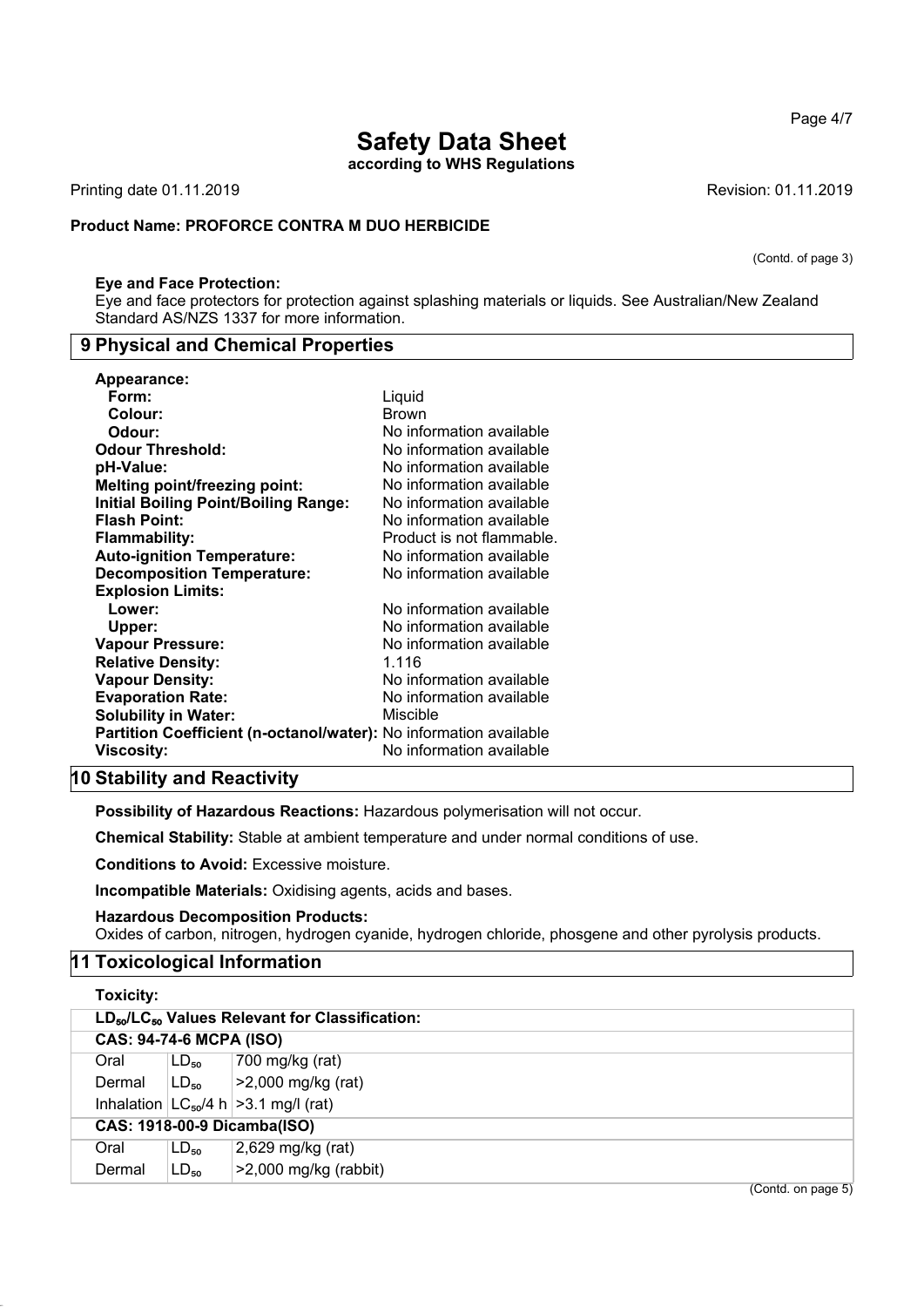Page 5/7

# **Safety Data Sheet**

**according to WHS Regulations**

Printing date 01.11.2019 **Revision: 01.11.2019** Revision: 01.11.2019

## **Product Name: PROFORCE CONTRA M DUO HERBICIDE**

(Contd. of page 4)

Inhalation  $LC_{50}/4 h$  >200 mg/l (rat)

#### **Acute Health Effects**

**Inhalation:** May be harmful if inhaled. May cause respiratory irritation, coughing, dizziness and lachrymation. **Skin:**

May be harmful in contact with skin. Causes skin irritation, redness and inflammation. May be absorbed through the skin.

**Eye:** Causes serious eye damage.

#### **Ingestion:**

Harmful if swallowed. May cause gastrointestinal irritation, nausea, vomiting, abdominal pain, diarrhoea, sweating, cardiac arrhythmia, lethargy, weakness, paralysis, twitching, convulsions and unconsciousness. Ingestion can be fatal.

**Skin Corrosion / Irritation: Causes skin irritation.** 

**Serious Eye Damage / Irritation:** Causes serious eye damage.

**Respiratory or Skin Sensitisation:** Based on classification principles, the classification criteria are not met.

**Germ Cell Mutagenicity:** Based on classification principles, the classification criteria are not met.

**Carcinogenicity:** This product does NOT contain any IARC listed chemicals.

**Reproductive Toxicity:** Based on classification principles, the classification criteria are not met.

#### **Specific Target Organ Toxicity (STOT) - Single Exposure:**

Based on classification principles, the classification criteria are not met.

## **Specific Target Organ Toxicity (STOT) - Repeated Exposure:**

Based on classification principles, the classification criteria are not met.

**Aspiration Hazard:** Based on classification principles, the classification criteria are not met.

**Chronic Health Effects:** No information available

#### **Existing Conditions Aggravated by Exposure:** No information available

#### **Additional toxicological information:**

The Australian Acceptable Daily Intake (ADI) for MCPA for a human is 0.01 mg/kg/day, set for the public for daily, lifetime exposure. This is based on the NOAEL of 1.1 mg/kg/day, the level determined to show no effects during long term exposure for the most sensitive indicators and the most sensitive species. The ADI for dicamba for a human is 0.03 mg/kg/day, set for the public for daily, lifetime exposure. This is based on the NOAEL of 3 mg/kg/day.

(Ref: Australian Pesticides and Veterinary Medicines Authority, 'Acceptable Daily Intakes for Agricultural and Veterinary Chemicals', 2019).

## **12 Ecological Information**

#### **Ecotoxicity:**

#### **Aquatic toxicity:**

Very Toxic to aquatic life with long lasting effects.

| <b>CAS: 94-74-6 MCPA (ISO)</b> |
|--------------------------------|
|                                |

 $EC_{50}/96$  h  $71$  mg/l (algae)

 $LC_{50}/48$  h  $>10$  mg/l (fish)

#### **CAS: 1918-00-9 Dicamba(ISO)**

 $EC_{50}/48$  h 1,600 mg/l (crustacea)

 $LC_{50}/96$  h  $>1,000$  mg/l (fish)

(Contd. on page 6)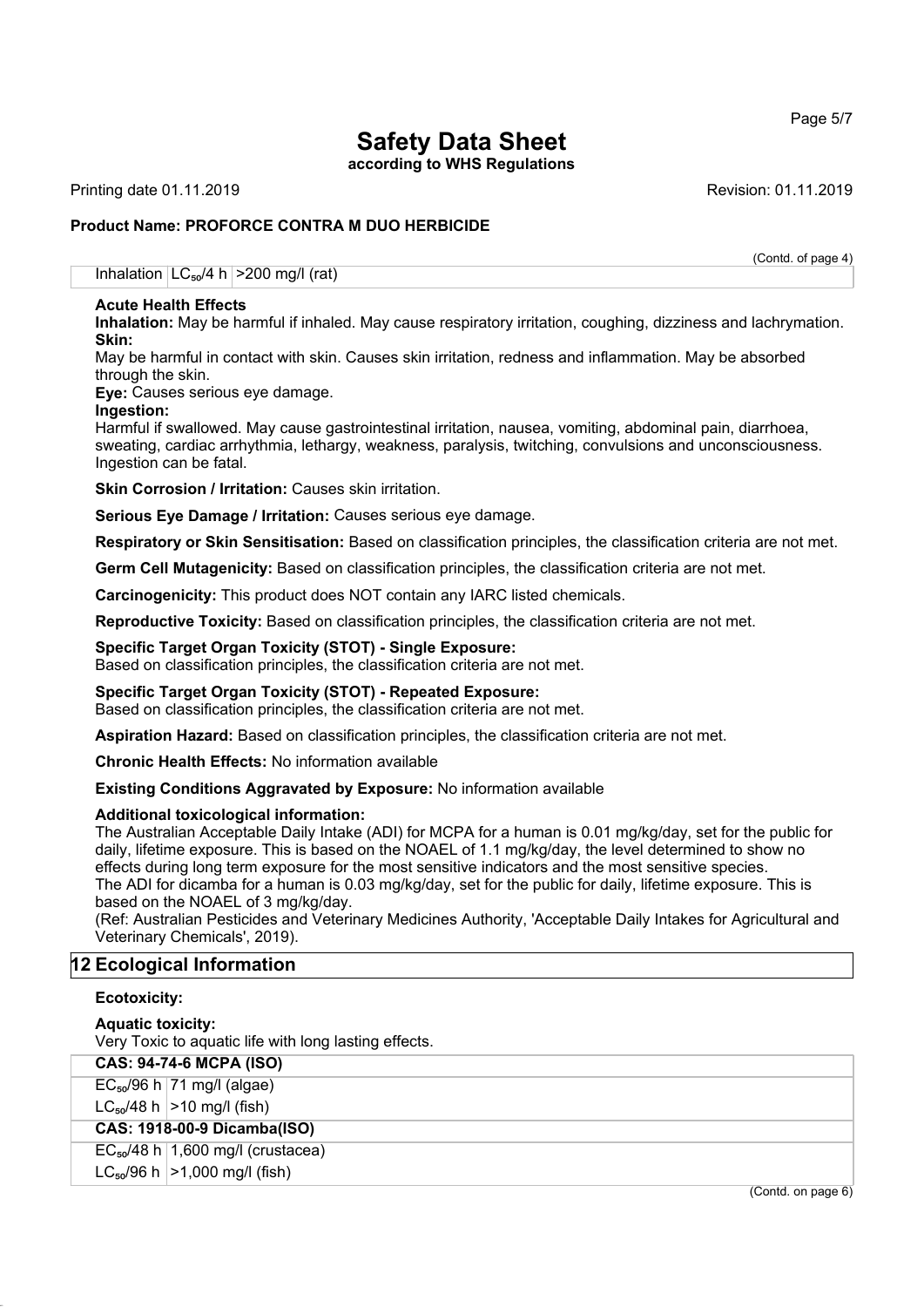**according to WHS Regulations**

Printing date 01.11.2019 **Revision: 01.11.2019** 

#### **Product Name: PROFORCE CONTRA M DUO HERBICIDE**

(Contd. of page 5)

**Persistence and Degradability:** No further relevant information available.

**Bioaccumulative Potential:** No further relevant information available.

**Mobility in Soil:** No further relevant information available. **Other adverse effects:** No further relevant information available.

### **13 Disposal Considerations**

**Disposal Methods and Containers:** Dispose according to applicable local and state government regulations.

**Special Precautions for Landfill or Incineration:** Please consult your state Land Waste Management Authority for more information.

#### **14 Transport Information**

| <b>UN Number</b>                                                        |                                                                                                                                                                               |
|-------------------------------------------------------------------------|-------------------------------------------------------------------------------------------------------------------------------------------------------------------------------|
| <b>ADG</b>                                                              | Not subject to the ADG Code when transported in<br>Australia by Road or Rail in packages 500kg(L) or less;<br>or IBCs (refer to SP AU01).                                     |
| <b>IMDG, IATA</b>                                                       | <b>UN3082</b>                                                                                                                                                                 |
| <b>Proper Shipping Name</b><br><b>ADG</b><br><b>IMDG</b><br><b>IATA</b> | Not regulated<br>ENVIRONMENTALLY HAZARDOUS SUBSTANCE,<br>LIQUID, N.O.S. (MCPA (ISO)), MARINE POLLUTANT<br>ENVIRONMENTALLY HAZARDOUS SUBSTANCE,<br>LIQUID, N.O.S. (MCPA (ISO)) |
| <b>Dangerous Goods Class</b><br><b>ADG Class:</b><br><b>IMDG Class:</b> | Not regulated<br>9 Miscellaneous dangerous substances and articles.                                                                                                           |
| <b>Packing Group:</b><br><b>ADG</b><br><b>IMDG, IATA</b>                | Not regulated<br>$\mathbf{III}$                                                                                                                                               |
| <b>Marine pollutant:</b>                                                | Yes<br>Symbol (fish and tree)                                                                                                                                                 |
| <b>EMS Number:</b>                                                      | $F-A, S-F$                                                                                                                                                                    |
| <b>Hazchem Code:</b>                                                    | $\cdot 3Z$                                                                                                                                                                    |
| <b>Special Provisions:</b>                                              | 274, 331, 335, 375, AU01                                                                                                                                                      |
| <b>Limited Quantities:</b>                                              | 5L                                                                                                                                                                            |
| Packagings & IBCs - Packing Instruction:                                | P001, IBC03, LP01                                                                                                                                                             |
| Packagings & IBCs - Special Packing Provisions: PP1                     |                                                                                                                                                                               |
| <b>Portable Tanks &amp; Bulk Containers - Instructions: T4</b>          |                                                                                                                                                                               |
| Portable Tanks & Bulk Containers - Special<br><b>Provisions:</b>        | TP1, TP29                                                                                                                                                                     |
| <b>15 Regulatory Information</b>                                        |                                                                                                                                                                               |
|                                                                         |                                                                                                                                                                               |

**Australian Inventory of Chemical Substances:**

CAS: 94-74-6 MCPA (ISO)

(Contd. on page 7)

Page 6/7